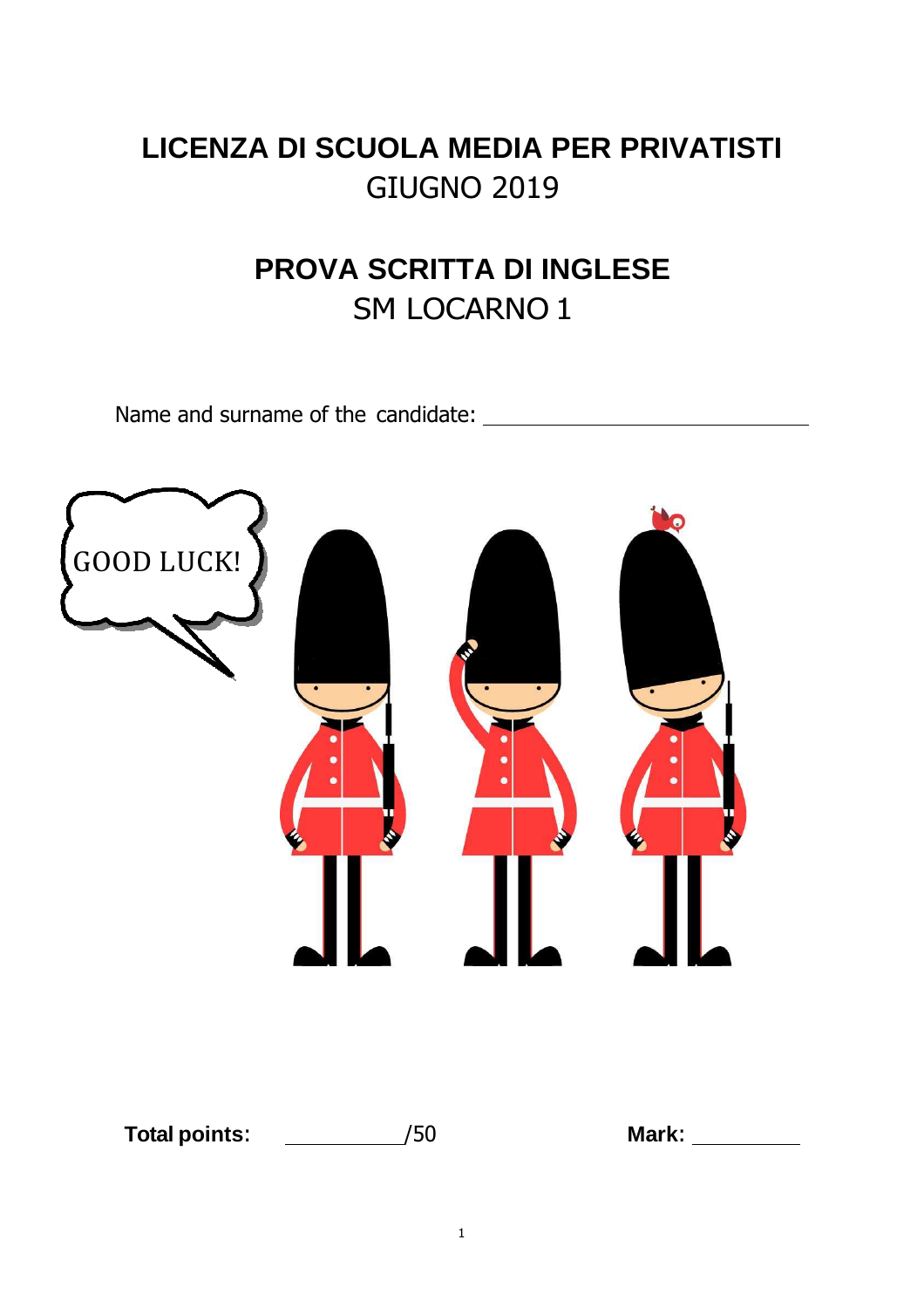### **LISTENING**

**1. Ascolta Ana e completa le informazioni. (EF 2nd Edition, track 02)**

| First name: Ana       |
|-----------------------|
|                       |
| Age:                  |
| Address: Rua da Palho |
|                       |

4

- **2. Steve sta cercando un lavoro estivo: ascolta il colloquio e sottolinea la risposta corretta. (EF 3rd Edition, track 10)**
	- 1 Steve has some work experience in a **shop** / **hotel** / **restaurant**.
	- 2 He doesn't speak **Japanese** / **Chinese** / **German** very well.
	- 3 The hotel is **not near** / **in the centre of** / **near** the town.
	- 4 Steve wants a summer job so he can buy a **computer** / **motorbike** / **car**.
	- 5 He can't **sing / play the guitar / dance** very well.  $\sqrt{5}$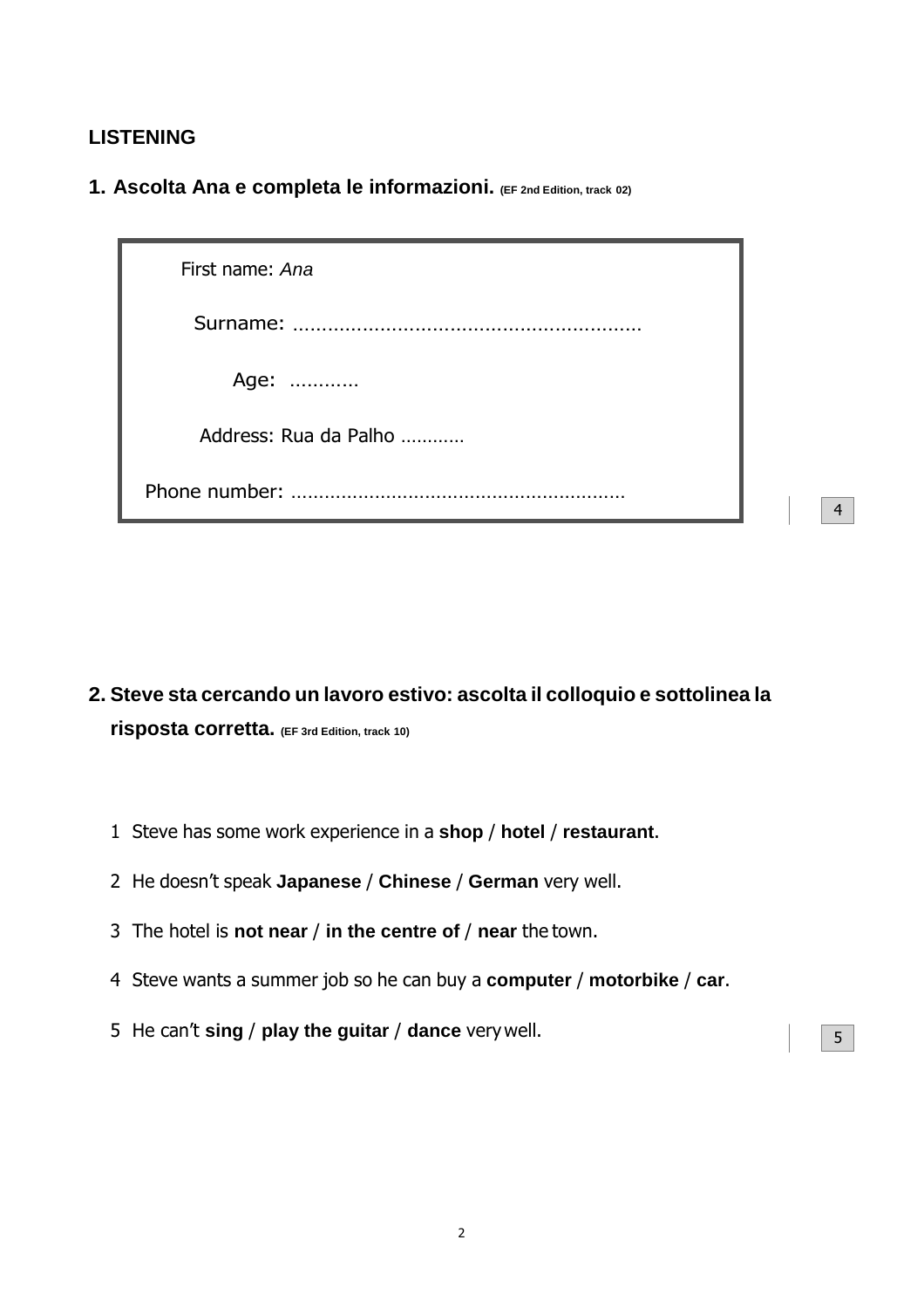- **3. Ascolta la conversazione e sottolinea la risposta corretta tra le due proposte. (NEF 3rd, TEST CD track 12)**
- The date is **25th November / 30th November**.
- Alice's favourite time of year is **Christmas / December**.
- It **never / always** snows in Scotland at Christmas.
- William's favourite time of year is **spring / summer**.
- Alice's birthday is in **June / August**. <sup>5</sup>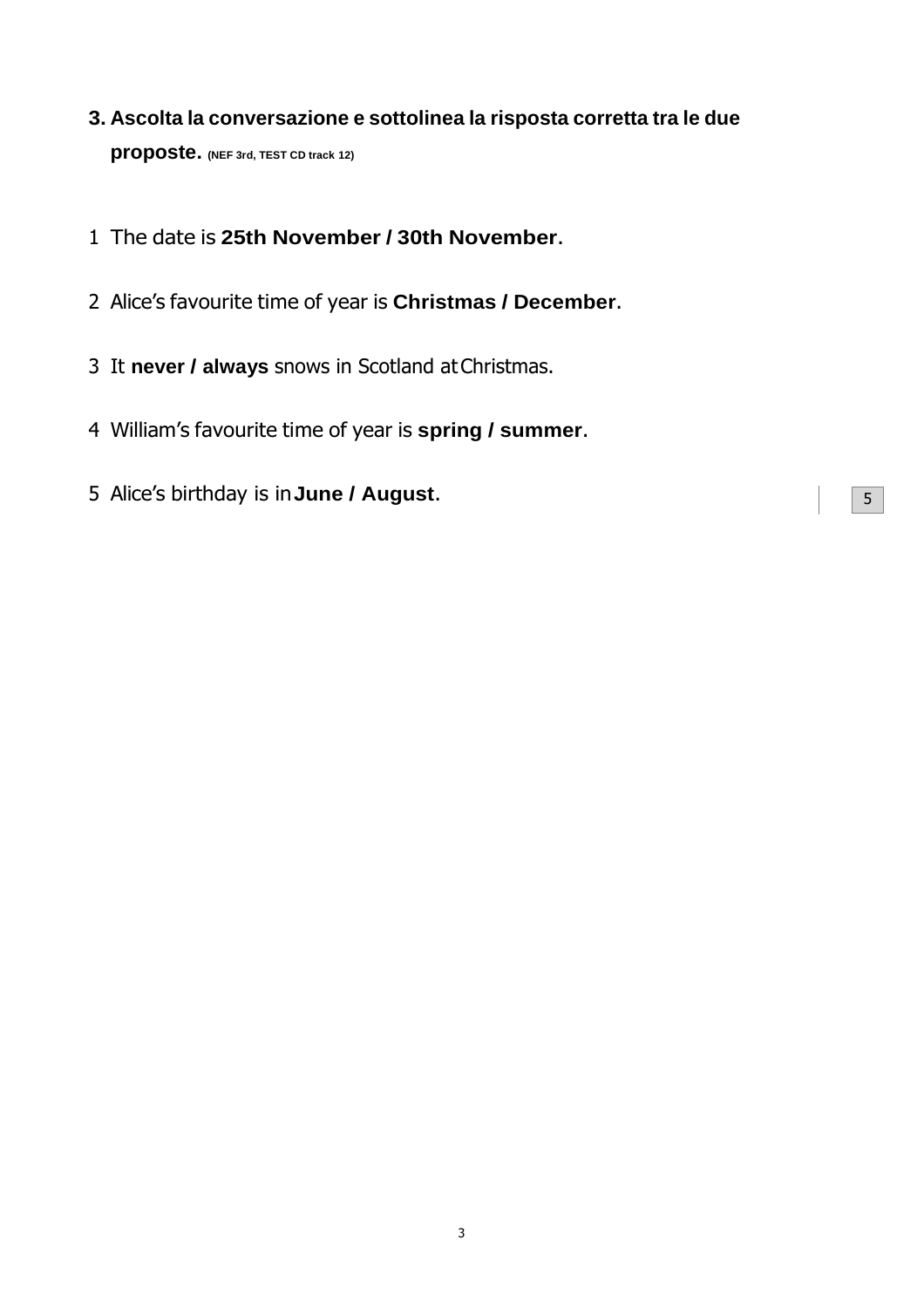## **LANGUAGE IN USE**

## **4. Leggi attentamente le frasi e cerchia la risposta corretta tra a, b e c.**

| 1. Whose are these books?                                       | a. They're Henry   | b. They're from Henry | c. They're Henry's |  |
|-----------------------------------------------------------------|--------------------|-----------------------|--------------------|--|
|                                                                 | a. studys          | b. studies            | c. study           |  |
| 3. My sister usually_______at 10pm.                             | a. goes home       | b. goes to home       | c. goes at home    |  |
| 4. School starts at ________.                                   | a. two half past   | two and a half        | c. half past two   |  |
| 5. He English.                                                  | a. no speaks       | b. doesn't speaks     | c. doesn't speak   |  |
| 6. Mark's sister is twelve____.                                 | a. years           | b. age                | c. years old       |  |
| 7. There are carrots in the fridge.                             | а. а               | b. some               | c. any             |  |
| 8. In my bedroom_____a TV.                                      | a. there is        | b. it is              | c. there are       |  |
| 9. In Switzerland German is than Italian.                       | a. importanter     | b. more important     | c. most important  |  |
| 10. How ___ children do you have?                               | a. much            | b. a lot of           | c. many            |  |
| 11. It____________a lot in Ireland.                             | a. rain            | b. rains              | c. is rain         |  |
| 12. Sergio is a ________. He works in an<br>Italian restaurant. | a. cook            | b. pilot              | c. vet             |  |
| 13. This phone is very______. It costs 1400<br>francs.          | a. dangerous       | b. expensive          | c. empty           |  |
| 14. your mother cook? - Yes, she can.                           | a. Can             | b. Does               | c. Is              |  |
| 15. Paul for his wife last night.                               | a. cooked          | b. cook               | b. is cooking      |  |
| 16. What time______?                                            | a. do you arrived? | b. did you arrived?   | c. did you arrive? |  |
| 17. I always ________ up at 7am.                                | a. drive           | b. wake               | c. have            |  |
| 18. Sandra's a teacher. She works in a                          | a. hospital        | b. school             | c. office          |  |
| 19. The opposite of tall is .                                   | a. hot             | b. short              | c. cheap           |  |
| 20. The day after Tuesday is ______.                            | a. Thursday        | b. Saturday           | c. Wednesday       |  |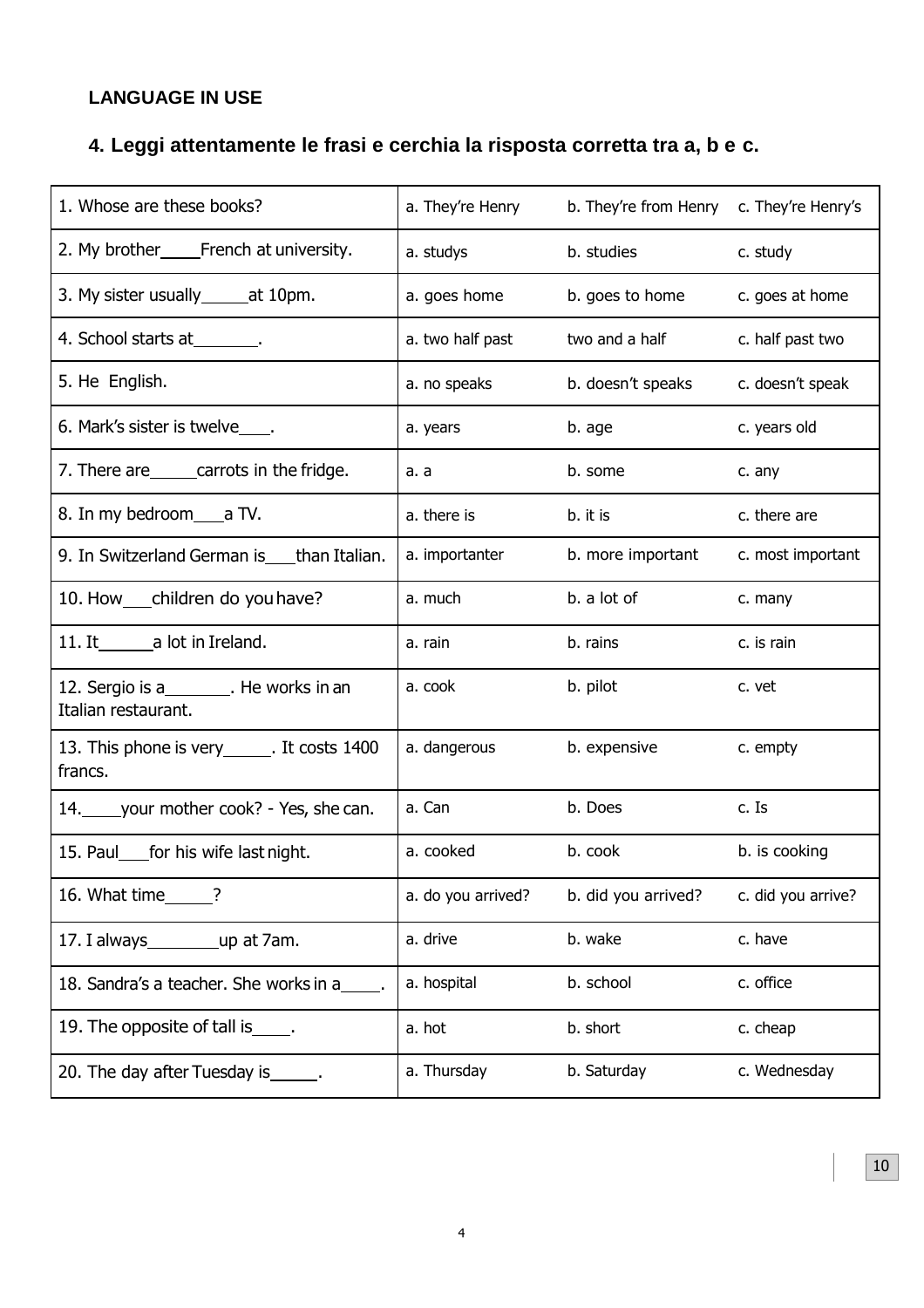## **READING 1**

## **5. a) Leggi il testo e indica se le affermazioni sono TRUE (T), FALSE (F) o non dette esplicitamente (DOESN'T SAY).**

**Sally Campbell** is a 32-year-old actress from London, but right now, she's living in Paris in a flat that overlooks the Seine. Sally's mother is French, which means Sally can speak the language perfectly. Sally is very talented. She acts in films, but she can also sing and dance brilliantly and she currently has a leading part in a French musical. She can also play the guitar very well. In her spare time, Sally likes to relax at home by watching romantic films. She has no plans to return to Britain.

**Tom Hammond** is from Glasgow, but he lives in New York. He's 18 and he's a music student. Tom can play the piano and the guitar very well. He also writes songs with his friend John. Tom writes the music and John writes the lyrics. When they're happy with a new song, they perform it to students at the college. They love to play for an audience and they want to be in a big band. When he isn't composing, Tom downloads his favourite music from the Internet.

**Hannah Brown** is a writer. She's from Manchester, but she lives in Italy. Hannah is 25 and likes writing romantic novels. Her ambition, of course, is to be a published writer, so she writes every day for at least four hours. Her favourite time to write is early in the morning, but she sometimes works late at night too.

In the afternoons, Hannah works as a waitress in a café. She doesn't really enjoy this part of her life, but she needs the money to stay in Italy.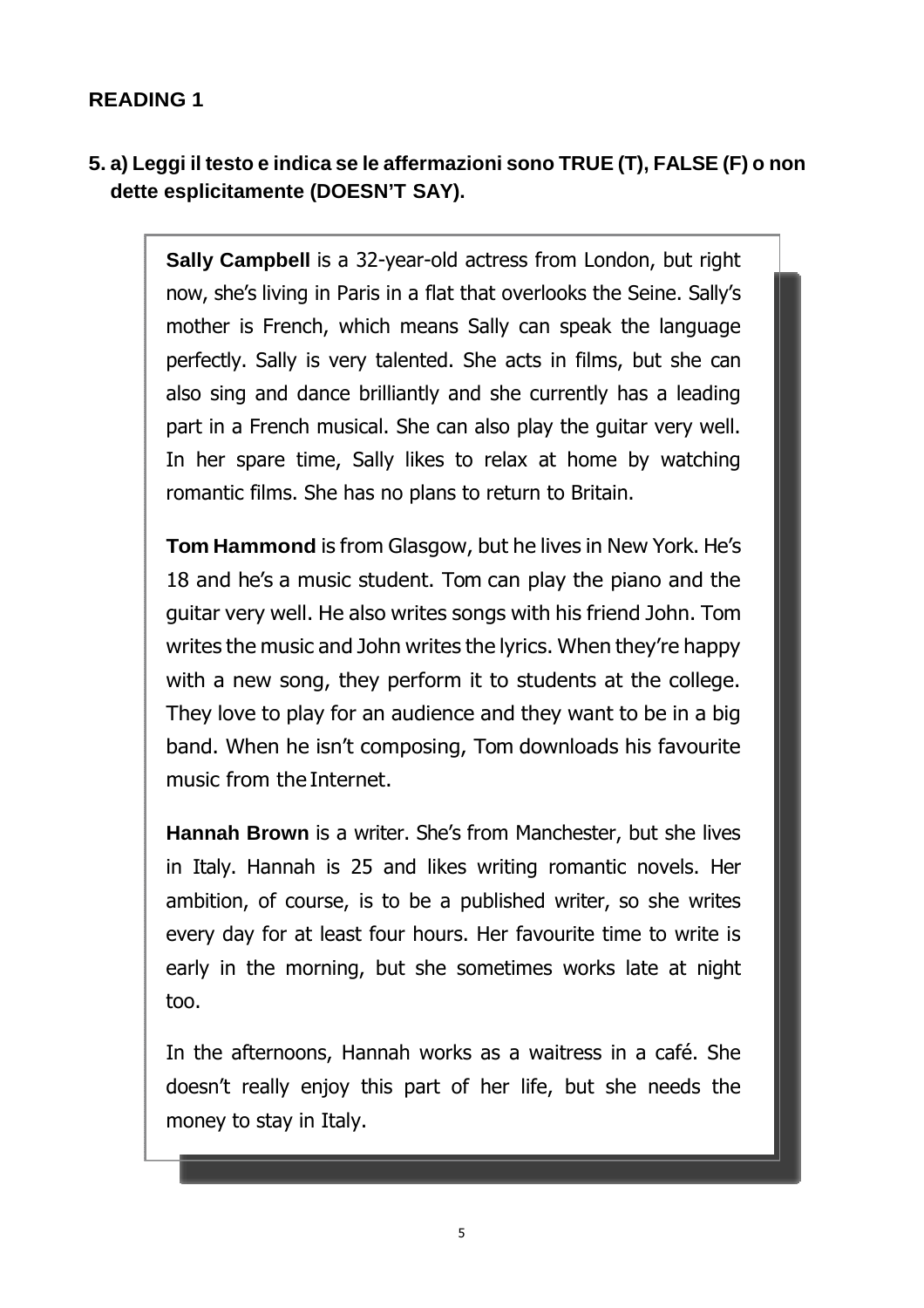1 Sally is in films.

A True B False C Doesn't say

2 She can dance very well.

A True B False C Doesn't say

3 She can play a musical instrument.

A True B False C Doesn't say

4 Tom writes songs with John.

A True B False C Doesn't say

5 They perform in the local pubs.

A True B False C Doesn't say

6 Tom and John play in a big band.

A True B False C Doesn't say

7 Hannah speaks Italian perfectly.

A True B False C Doesn't say

8 She likes writing in the morning.

A True B False C Doesn't say

9 She has an afternoon job.

A True B False C Doesn't say

10 She likes being a waitress.

A True B False C Doesn't say

### **5. b) Leggi di nuovo il testo e scrivi il nome corrispondente (Sally, Tom, or Hannah).**

5

- 1 speaks another language very well.
- 2 \_\_\_\_\_\_\_\_\_\_ works in a café.
- 3 plays the piano.
- 4 is a student.
- 5 \_\_\_\_\_\_\_\_\_\_ is twenty-five.
- 6 likes romantic films.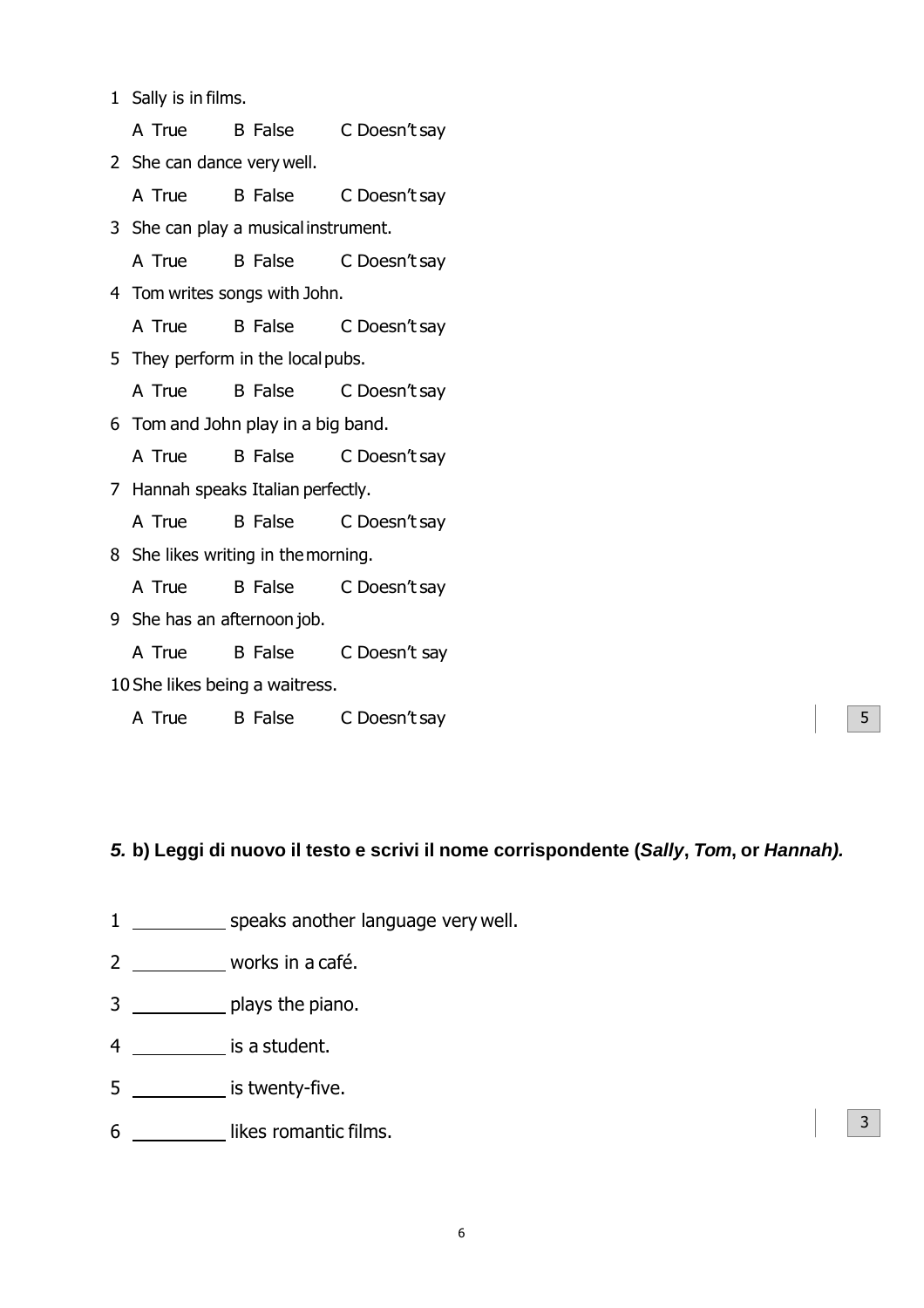#### **6. Leggi il testo su Marie Curie e completa le domande sottostanti.**



3

## *Famous Scientists: The life of Marie Curie*

**1** Marie Sklodowska was born in Warsaw, Poland in 1887. She was one of the five children. Mary's nickname as a child was "Manya". Her parents were teachers, but they were poor.

**2** Mary was a very clever child, but in Poland at that time girls didn't study at university. Her sister, Bronya, lived in Paris, so Marie moved there too. She started at the Sorbonne University and studied physics and mathematics.

**3** At the Sorbonne University, Marie worked with the scientist Pierre Curie. They married in 1895 and she changed her surname Sklodowska to Curie. Marie and Pierre discovered the element radium in 1898.

**4** Pierre Curie died in 1906. Marie started teaching at university. She was the first woman professor at the Sorbonne. She was also the first person to win two Nobel prizes.

**5** In the 1930s Marie was very ill because she worked with radioactive radium. She died in 1934.

| <b>1</b> The writer wrote this text to                                    | a invite | <b>b</b> thank | c inform |
|---------------------------------------------------------------------------|----------|----------------|----------|
| 2 Leggi i titoli sottostanti A-E e associali ai paragrafi nel testo 1-5.  |          |                |          |
| A. The work of Marie and Pierre Curie. ______                             |          |                |          |
| B. The end of her life.                                                   |          |                |          |
| C. The early years.                                                       |          |                |          |
| D. A new life in Paris.                                                   |          |                |          |
| E. Teaching at the Sorbonne.                                              |          |                | 3        |
|                                                                           |          |                |          |
| 3 Leggi di nuovo il testo e indica se le frasi sono TRUE (T) o FALSE (F)? |          |                |          |
| a. Marie's family was poor when she was a child.                          |          |                |          |
| b. Marie's father was an inventor.                                        |          |                |          |
| c. Marie's sister, Bronya, lived in Warsaw.                               |          |                |          |
| d. Marie studied mathematics and physics.                                 |          |                |          |
| e. In 1895, Marie discovered radium.                                      |          |                |          |
| f. Marie was ill in the 1930s.                                            |          |                |          |